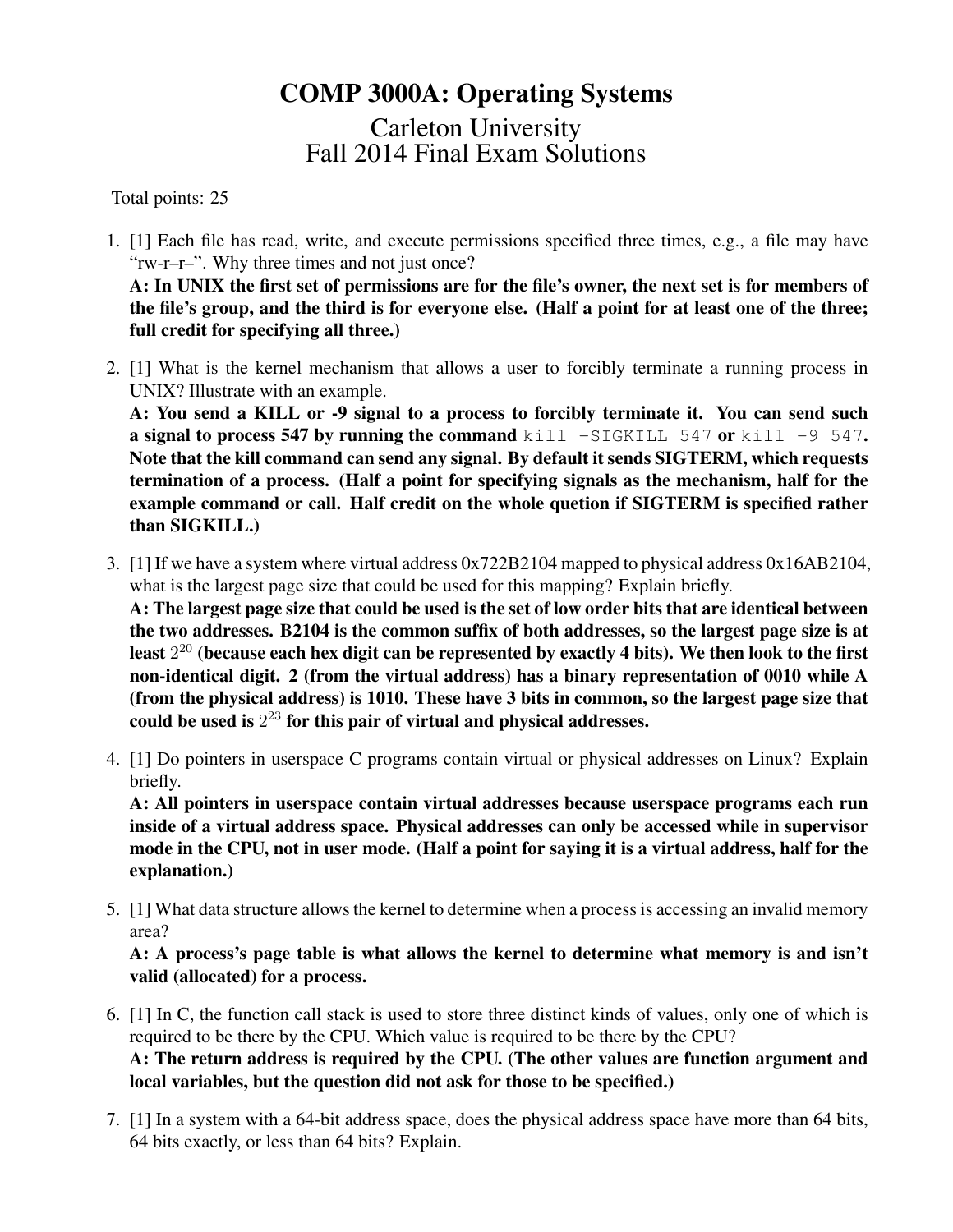A: It has a physical address space of (much) less than 64 bits because it is technologically infeasible to have anything close to  $2^{64}$  bytes of memory. For example, current AMD chips have a 48-bit physical address space, allowing for 256 terabytes of RAM. (Half a point for saying less than 64 bits, the other half for the explanation.)

8. [1] Can concurrency primitive such as mutexes be implemented without the use of special instruction such as xchq on modern CPUs? In other words, can such concurrency primitives be written purely in C on current processors? Explain.

A: Concurrency primitives must use special instructions because of the depth of the memory hierarchy on modern processors and the associated costs of keeping all the levels in sync. For exmaple, two cores can keep local copies of a memory location in L1 cache; while these copies are periodically synchronized, it is still possible to access an old value (i.e., a core won't immediately see the writes performed by another core). Instructions such as xchg force the affected memory locations to be synchonized across all cores, thus allowing the state of the concurrency primitive to remain coordinated even when accessed by multiple cores. (Half a point for saying "no", the other half for the explanation.)

9. [2] A fork bomb can be a simple as "while (1) fork();". Why are fork bombs so dangerous? Explain why a fork bomb can kill system performance (assuming a system that does not have built-in defenses against fork bomb-like attacks).

A: Fork bombs are dangerous because they can create an unbounded number of processes. Because CPU schedulers normally try to give every process some CPU time to execute, an overwhelming number of processes means that the few legitimate processe will get very CPU time. In addition, they can create so many processes that the OS will not permit any more processes to be created; thus, it can be impossible to run the kill command that would terminate the fork bomb! (Normally the root user has a few process entries reserved for it to deal with precisely such a contingency.) (One point for something about an unbounded number of processes, another point for a roughly correct description of the fork bomb problem.)

10. [2] What is the relationship between function calls, system calls, and library calls?

A: A: Function calls and library calls happen within a process; system calls are invocations of the kernel and thus cause execution of code outside of the process (in the kernel). Because system calls cannot refer to addresses (because the addresses of kernel memory are not an accessible part of a process's address space), they instead make use of special CPU instructions that cause the CPU to switch into supervisor mode and then execute pre-specified code in the kernel, namely the system call dispatcher. Library calls are just function calls made to dynamically linked libraries. There is a difference because calls to dynamically linked libraries are indirect because the location of the library can change from execution to execution; calls to other functions are statically linked and so use absolute addresses. (One point for properly separating system calls from the rest (you didn't explain everything about system calls, just be clear that they weren't running code in the process's address space), one for identifying the difference between library and function calls.)

11. [2] What happens when you type a command at a shell prompt in UNIX that is not built in to the shell? Specifically: 1) what code does it run, 2) how does it find that code, and 3) what system calls (if any) does the shell do (at minimum) in order to execute that command?

A: When you run an non-built in shell command, the shell runs a separate executable with the same name as the command in a new process. The shell searches for such a named binary in the directories specified by the PATH environment variable. The shell does a fork system call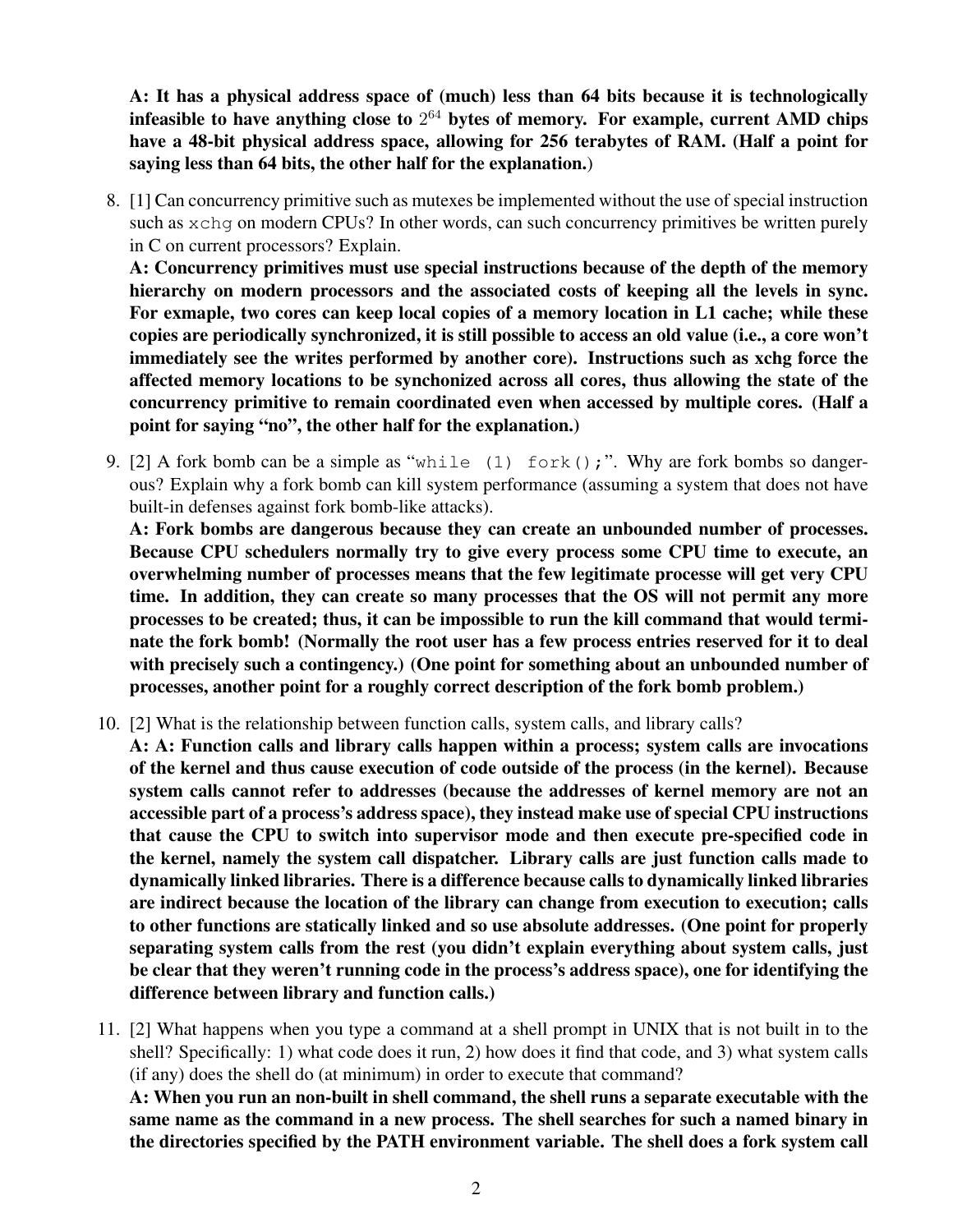## to make a copy of the shell and an execve system call to run the command binary. (A half point each for saying it is an external program binary, looks in PATH, fork, and execve.)

Hard Disk Recovery: Your Linux computer's hard disk is starting to produce errors and you do not have a current backup of the disk. Your old disk is 500Gb; you are replacing it with a 2Tb drive (2000 Gb). You have already purchased and installed the new disk in the computer and have installed a fresh copy of Linux onto it. The new hard drive is now /dev/sda, with everything in one partition in /dev/sda1, while the old hard drive is in /dev/sdb, with all of its data in /dev/sdb1. You boot from the first disk and the old, failing disk (/dev/sdb) is unmounted.

- 12. [1] To make the files on /dev/sdb1 accessible in /mnt, what command should you run (as root)? Please give the full command. A: mount /dev/sdb1 /mnt
- 13. [1] When attempting to access files from the disk you find that the underlying filesystem has been heavily corrupted. So, you'd like to try and repair the damage.

What command should you use to attempt to repair the filesystem on /dev/sdb1? A: fsck or fsck.ext4 (full command is "fsck /dev/sdb1" but this was optional)

14. [1] Before you attempt the repair a friend warns you that if the repair goes badly you may lose even more data from the disk. Thus you decide you want to copy the raw data from disk into a file first.

What command could you use to make a bit-for-bit copy of /dev/sdb1 into the file /old-image? A: dd (optional full command is "dd if=/dev/sdb1 of=/old-image") or cp

15. [2] You decide to use the rsync command to copy the files from /mnt to /old. Because the old disk is failing, you have to run rsync multiple times. You notice that each time rsync seems to pick up right where it left off, in that it doesn't copy files that have been fully transferred but does continue to copy files that it was in the middle of copying.

How does rsync know which files to copy? And is it possible for rsync to make a mistake (to not copy a file that is in fact different between the two directories)?

A: rsync compares file metadata between the source and destination and only copy those with significant differences (e.g., different last modified times, different lengths, etc). By default rsync does not compare the contents of files for those with similar metadata; thus if a file at the source and destination have the same last modified time, length, and other attributes, but their contents are completely different (e.g., one is just filled with zeros because of a corrupted copy) rsync can be "fooled" into not copying a file that should be updated. (Optional: you can force rsync to compare the contents of all files with the –checksum argument. This makes the copy much, much slower if the source and destination are mostly the same already.)

YourData Interview: You are interviewing for a startup, YourData, that wants to provide a new way for people to access all of their data in the cloud, no matter where it is stored. They are considering you for a Linux development position and they have the following questions for you:

16. [1] We want to use an authentication agent-type architecture where one process will store and protect all of a user's secrets. We know that ssh has a similar architecture but we don't understand how various processes can find the authentication agent.

How do processes know how to contact the authentication agent for the current user?

A: The process checks its environment variables for one specifying information on the authentication agent, e.g. SSH AUTH SOCK.